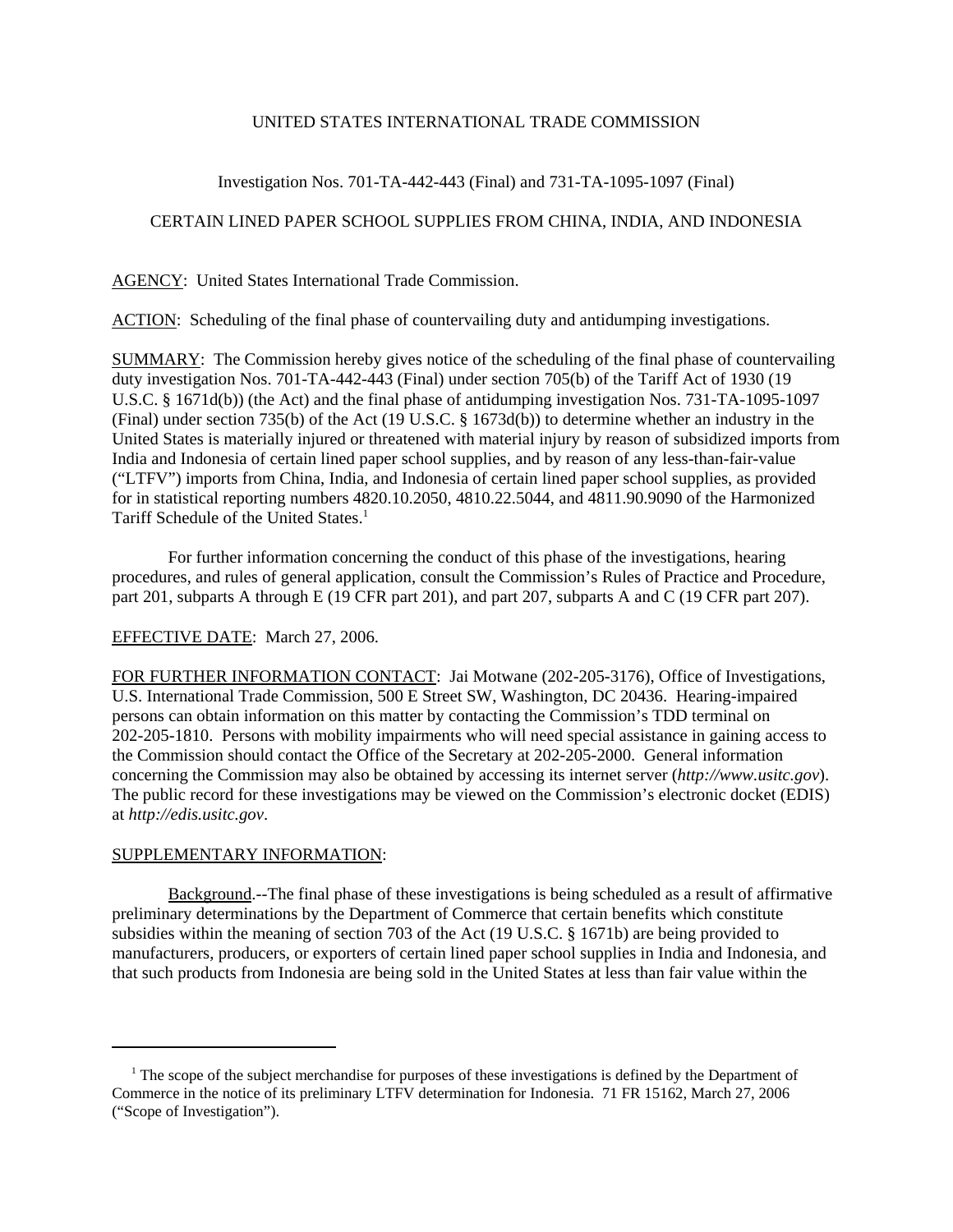meaning of section 733 of the Act (19 U.S.C. § 1673b).<sup>2</sup> The investigations were requested in a petition filed on September 9, 2005, by MeadWestvaco Corp., Dayton, OH; Norcom, Inc., Norcross, GA; and Top Flight, Inc., Chattanooga, TN (collectively, the Association of American School Paper Suppliers).

Participation in the investigations and public service list.--Persons, including industrial users of the subject merchandise and, if the merchandise is sold at the retail level, representative consumer organizations, wishing to participate in the final phase of these investigations as parties must file an entry of appearance with the Secretary to the Commission, as provided in section 201.11 of the Commission's rules, no later than 21 days prior to the hearing date specified in this notice. A party that filed a notice of appearance during the preliminary phase of the investigations need not file an additional notice of appearance during this final phase. The Secretary will maintain a public service list containing the names and addresses of all persons, or their representatives, who are parties to the investigations.

Limited disclosure of business proprietary information (BPI) under an administrative protective order (APO) and BPI service list.--Pursuant to section 207.7(a) of the Commission's rules, the Secretary will make BPI gathered in the final phase of these investigations available to authorized applicants under the APO issued in the investigations, provided that the application is made no later than 21 days prior to the hearing date specified in this notice. Authorized applicants must represent interested parties, as defined by 19 U.S.C. § 1677(9), who are parties to the investigations. A party granted access to BPI in the preliminary phase of the investigations need not reapply for such access. A separate service list will be maintained by the Secretary for those parties authorized to receive BPI under the APO.

Staff report.--The prehearing staff report in the final phase of these investigations will be placed in the nonpublic record on May 30, 2006, and a public version will be issued thereafter, pursuant to section 207.22 of the Commission's rules.

Hearing.--The Commission will hold a hearing in connection with the final phase of these investigations beginning at 9:30 a.m. on June 13, 2006, at the U.S. International Trade Commission Building. Requests to appear at the hearing should be filed in writing with the Secretary to the Commission on or before June 7, 2006. A nonparty who has testimony that may aid the Commission's deliberations may request permission to present a short statement at the hearing. All parties and nonparties desiring to appear at the hearing and make oral presentations may be required to attend a prehearing conference to be held at 9:30 a.m. on June 9, 2006, at the U.S. International Trade Commission Building. Oral testimony and written materials to be submitted at the public hearing are governed by sections 201.6(b)(2), 201.13(f), and 207.24 of the Commission's rules. Parties must submit any request to present a portion of their hearing testimony in camera no later than 7 business days prior to the date of the hearing.

Written submissions.--Each party who is an interested party shall submit a prehearing brief to the Commission. Prehearing briefs must conform with the provisions of section 207.23 of the Commission's rules; the deadline for filing is June 6, 2006. Parties may also file written testimony in connection with their presentation at the hearing, as provided in section 207.24 of the Commission's rules, and

<sup>&</sup>lt;sup>2</sup> The Department of Commerce has aligned its final countervailing duty determinations for India and Indonesia with its final antidumping determinations for these two countries, respectively (*see* 71 FR 11379, March 7, 2006). The Department is scheduled to make its preliminary antidumping determinations for China and India on April 7, 2006 (*see* 71 FR 13090, March 14, 2006). The Commission will conduct its final phase countervailing duty and antidumping investigations for China, India, and Indonesia concurrently.